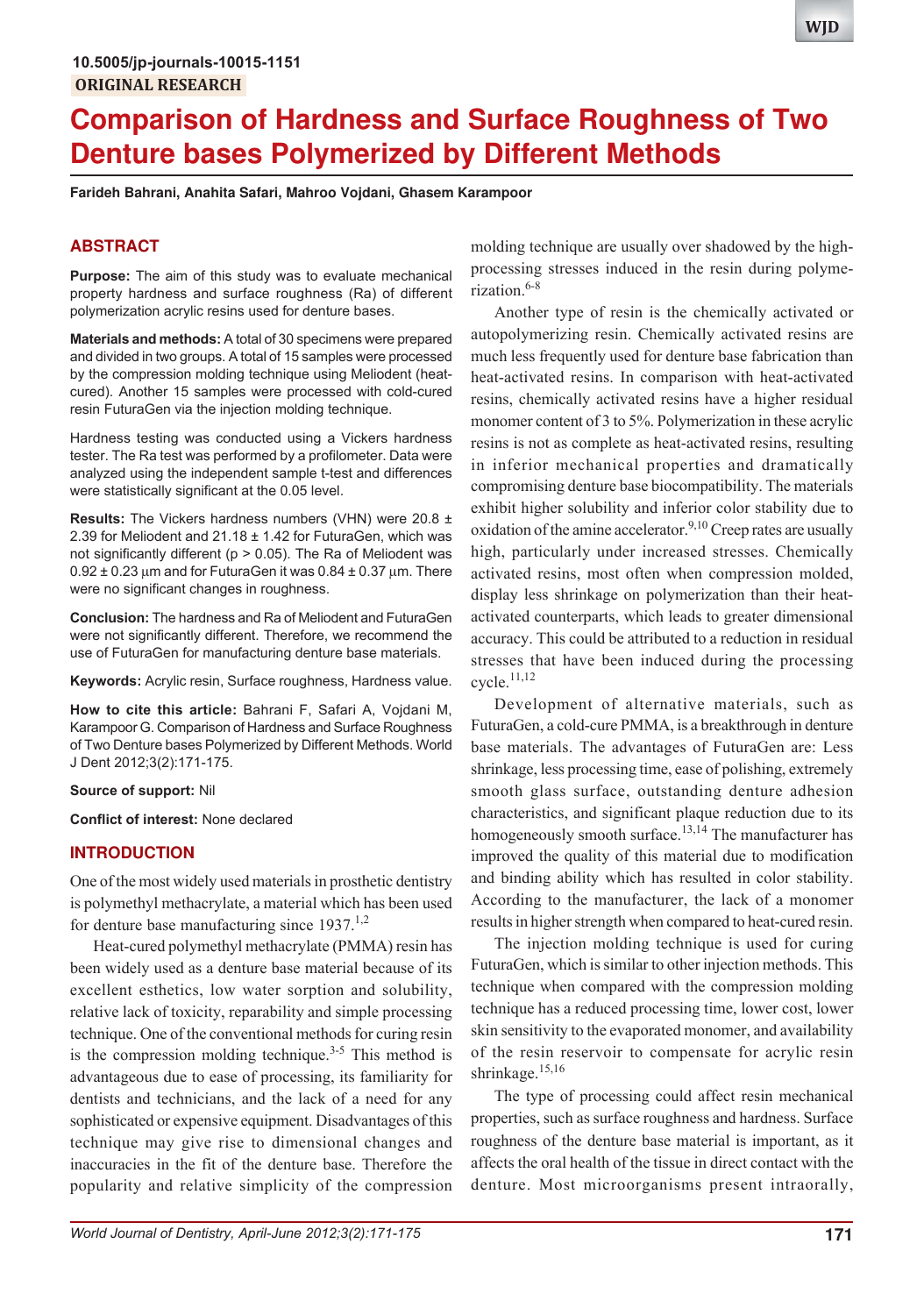particularly those responsible for caries, periodontal disease, and denture stomatitis, can only survive in the mouth, if they adhere to a non-shedding oral surface and begin to form colonies.<sup>17</sup> The surface properties of any denture base material are of particular concern as studies of these materials have shown a direct link between surface roughness, the accumulation of plaque and adherence of *Candida albicans*. 18,19 The increased presence of *Candida* species is reported in denture-related stomatitis.

A clinically acceptable threshold level of surface roughness  $(Ra)$  of 0.2  $\mu$ m where no further reduction in plaque accumulation is expected in prosthetic and dental restorative materials have been discussed in the literature.<sup>20-23</sup> Hardness is defined as the resistance of a material to permanent surface indentation or penetration. Hardness provides a possible indication of the abrasiveness of the denture material. The surface properties of acrylic resin can be affected by hardness, which is characteristic of the ease of finishing the material as it is resistant to in-service scratching during cleansing.<sup>24,25</sup> There are many studies about the Ra and hardness of different heat and cold-cured denture base materials with different processing methods. However, there is no published article that analyzes the mechanical properties of FuturaGen, as a representative of the cold-cured denture base. Therefore, this study aims to compare the Ra and hardness of two types of denture base materials (Meliodent and FuturaGen) utilizing different processing methods.

# **MATERIALS AND METHODS**

In this study, we chose Meliodent, the conventionally heat cured denture base material and FuturaGen, the self-cure acrylic resin. Names of the resins, manufacturers, compositions, lot numbers and polymerization conditions are presented in Table 1.

Test specimens were produced in molds prepared by insertion of stainless steel dies into silicon rubber of dimensions  $12 \times 12 \times 3 \pm 0.2$  mm (Zetalabor, Zermack, Rovigo, Italy), which were further supported by dental stone

within the flask. Specimen preparation was carefully standardized.

The compression molding technique was used to process 15 samples of Meliodent according to the manufacturer's instructions, at a ratio of 2.2 (powder) to 1 ml (liquid). Meliodent was heat polymerized in a thermostatically controlled water bath at  $73 \pm 1$ °C for 90 minutes. After samples were allowed to cool, the excess and flashes were trimmed. Specimens were manually wet polished using a circular motion with sequences of 600, 800, 1000 and 1200 grit silicon carbide paper. All specimens were washed in an ultrasonic bath between each grade of grit paper.

Another 15 specimens were processed with the coldcure resin, FuturaGen. This resin was processed by the injection molding technique with the use of a unipress machine (Schutz Dental GmbH, Germany). The powder/ liquid ratio of this resin mixture was 14:6. The mixture was injected according to the manufacturer's instructions, after which any flash and excess were removed by polishing using progressively finer grit grades (600-1200) of silicon carbide paper with the intent to obtain a smooth, flat surface. Specimens were cleaned in distilled water for 2 minutes in an ultrasonic bath.

Ra of the acrylic specimens was measured by a profilometer (Surfcorder SE 1700, Kosaka, Japan) that had a 0.01 µm resolution calibrated to a specimen length of 0.8 mm, 2.4 mm percussion of measure and 0.5 mm/sec. Three readings were obtained for each specimen and a mean value was calculated.

To determine Vickers values, specimens were measured by applying a load of 30 g for 30 s using a digital hardness tester (Otto Wolpert, Werke GmbH, Ludwigshafen, Germany). Each specimen was subjected to three indentations (one on the center, two on the border) and the average value was calculated for each group.

We compared both hardness and roughness between Meliodent and FuturaGen. Descriptive statistics was carried out for each test. Data were analyzed with the independent

| <b>Table 1: Composition of materials</b> |                           |                                                                                    |                                             |                                                       |                                             |                                  |  |  |
|------------------------------------------|---------------------------|------------------------------------------------------------------------------------|---------------------------------------------|-------------------------------------------------------|---------------------------------------------|----------------------------------|--|--|
| Name of<br>resin                         | Type of<br>polymerization | Powder                                                                             | Liguid                                      | Mode of<br>preparation                                | Manufacturer                                | Lot no.                          |  |  |
| Meliodent (M)                            | Heat-cured                | Polymethyl-<br>methacrylate<br>(MMA)                                               | Methyl-<br>methacrylate<br>(MMA)            | 73°C for<br>90 mins<br>$100^{\circ}$ C for<br>30 mins | Heraeus Kulzer.<br>Berkshire.<br>Germany    | Powder: A1397B<br>Liquid: 012155 |  |  |
| FuturaGen (F)                            | Cold-cured                | Polymethyl-<br>methacrylate,<br>barbituric<br>acid, titanium oxide,<br>feric oxide | Polymethyl-<br>methacrylate,<br>Cu+, Bis-MA | In room<br>temperature<br>for $20-30$ mins            | Schütz Dental.<br>GmbH, Rosbach,<br>Germany | Powder: 0406021                  |  |  |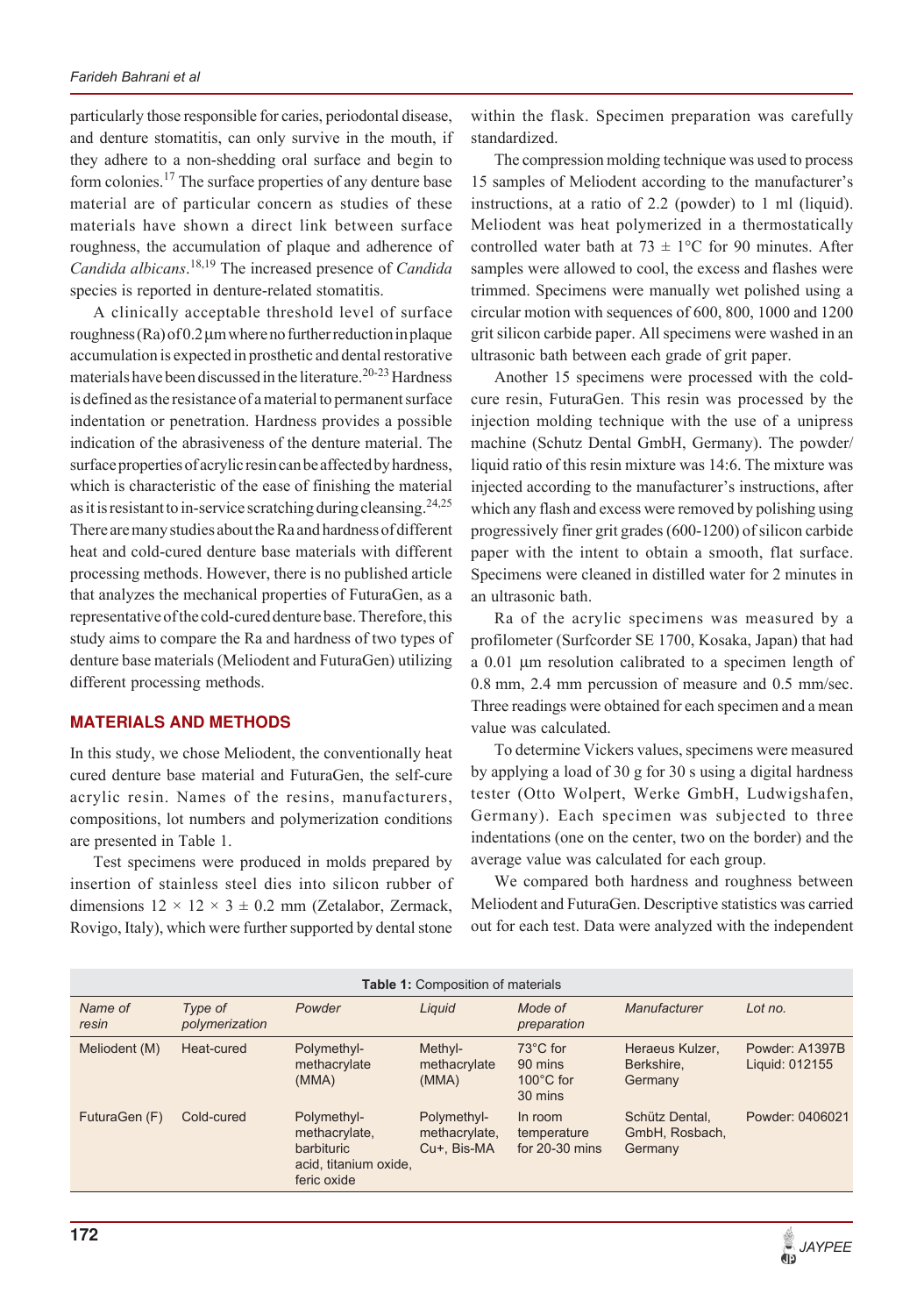sample t-test. Differences were significant at the  $p < 0.05$ level.

## **RESULTS**

The mean, standard deviation, as well as minimum and maximum values for Vickers hardness number (VHN) and Ra values are presented in Tables 2 and 3. The Ra mean and SD for Meliodent was  $0.92 \pm 0.23$  µm, whereas for FuturaGen it was  $0.84 \pm 0.37$  µm.

There was no statistically significant difference observed between surface roughness of Meliodent and FuturaGen ( $p = 0.7$ ). The mean and SD VHN for Meliodent was  $20.8 \pm$ 2.39, whereas it was  $21.18 \pm 1.42$  for FuturaGen, which was not significantly different ( $p = 0.6$ ).

## **DISCUSSION**

The objective of this study to compare Ra and hardness between two types of denture base acrylic resins (Meliodent and FuturaGen) using two different processing methods. Based on the results of this study, the conventional heatpolymerized acrylic resin (Meliodent) had lower microhardness values when compared with FuturaGen, the injection molded autopolymerized acrylic resin. However, there was no significant difference observed between specimens with different polymerizations ( $p > 0.05$ ).

FuturaGen specimens produced a rougher surface than Meliodent, however this was also not significantly different  $(p > 0.05)$ .

Acrylic reins contain a group of characteristics that make them acceptable and advantageous for prostheses manufacturing, such as biocompatibility, the possibility of being relined, low specific weight, insolubility, cost and less complex manufacturing. Nevertheless, these materials also have some less desirable properties, such as the presence of microporosities, low resistance to fracture, and susceptibility to abrasion. Advantages of conventional heatactivated PMMA with a compression-molded technique are

its good biocompatibility, color stability, insolubility in oral fluids, ability to chemically bond to resin teeth, acceptable dimensional stability, ease of repair and fabrication and cost effectiveness. Disadvantages include its low thermal conductivity, low impact and flexural strengths, short fatigue life and low abrasional resistance. The advantages of chemically activated PMMA are its dimensional accuracy, ease to deflask, and processing is less time-consuming. Disadvantages of cold-cured processing are its high residual monomer content, high creep rates, reduced stiffness, lower fatigue strength, color instability, high solubility and tooth bond failures in pour resins.

The development of alternative materials, such as FuturaGen, as a cold-cure PMMA, is considered a breakthrough in denture base materials. According to the manufacturer, because of the change in initiator system and the replacement of changed copper and barbituric acid ions, instead of a tertiary amine in FuturaGen, the amount of residual monomer in this resin is similar to heat-cured resin. Therefore, the physical properties of FuturaGen have improved. Assuming that hardness and Ra properties are indicative of the ease with which the material is scratched or abraded, thus dental prostheses made of acrylic resins with low surface hardness and Ra will probably be damaged by mechanical brushing, thus compromising their Ra and favoring plaque retention and pigmentation. Hardness evaluation has been frequently used to predict denture base materials.

Farnia et al have tested five types of acrylic resins: One type of microwave polymerized, one autopolymerized, and three conventional heat-polymerized. Their specimens were submitted to Vicker hardness testing with a 25 g load for 30 s. Their investigation showed that conventional heat polymerized (ViPi cril) had a higher hardness value (17.73  $\pm$ 2.3) compared to the others. $^{26}$ 

Based on the results of our study, the conventional heat polymerized acyclic resin (Meliodent) presented with a microhardness value of  $20.83 \pm 2.39$  and the

| Table 2: Mean roughness value (Ra, um), standard deviation (±), minimum and maximum value of Meliodent and FuturaGen |              |            |              |              |           |  |
|----------------------------------------------------------------------------------------------------------------------|--------------|------------|--------------|--------------|-----------|--|
| Resin                                                                                                                | Mean         | Max        | Min          | SЕ           | $p = 0.7$ |  |
| Meliodent<br><b>FuturaGen</b>                                                                                        | 0.92<br>0.84 | 2.5<br>1.5 | 0.17<br>0.23 | 0.23<br>0.37 |           |  |

| Table 3: Mean hardness value (VHN) standard deviation (±), minimum and maximum value of Meliodent and FuturaGen |       |       |      |      |           |  |
|-----------------------------------------------------------------------------------------------------------------|-------|-------|------|------|-----------|--|
| Resin                                                                                                           | Mean  | Max   | Min  | SЕ   | $p = 0.6$ |  |
| Meliodent                                                                                                       | 20.8  | 26.43 | 18.3 | 2.39 |           |  |
| <b>FuturaGen</b>                                                                                                | 21.18 | 25.73 | 17.8 | 1.42 |           |  |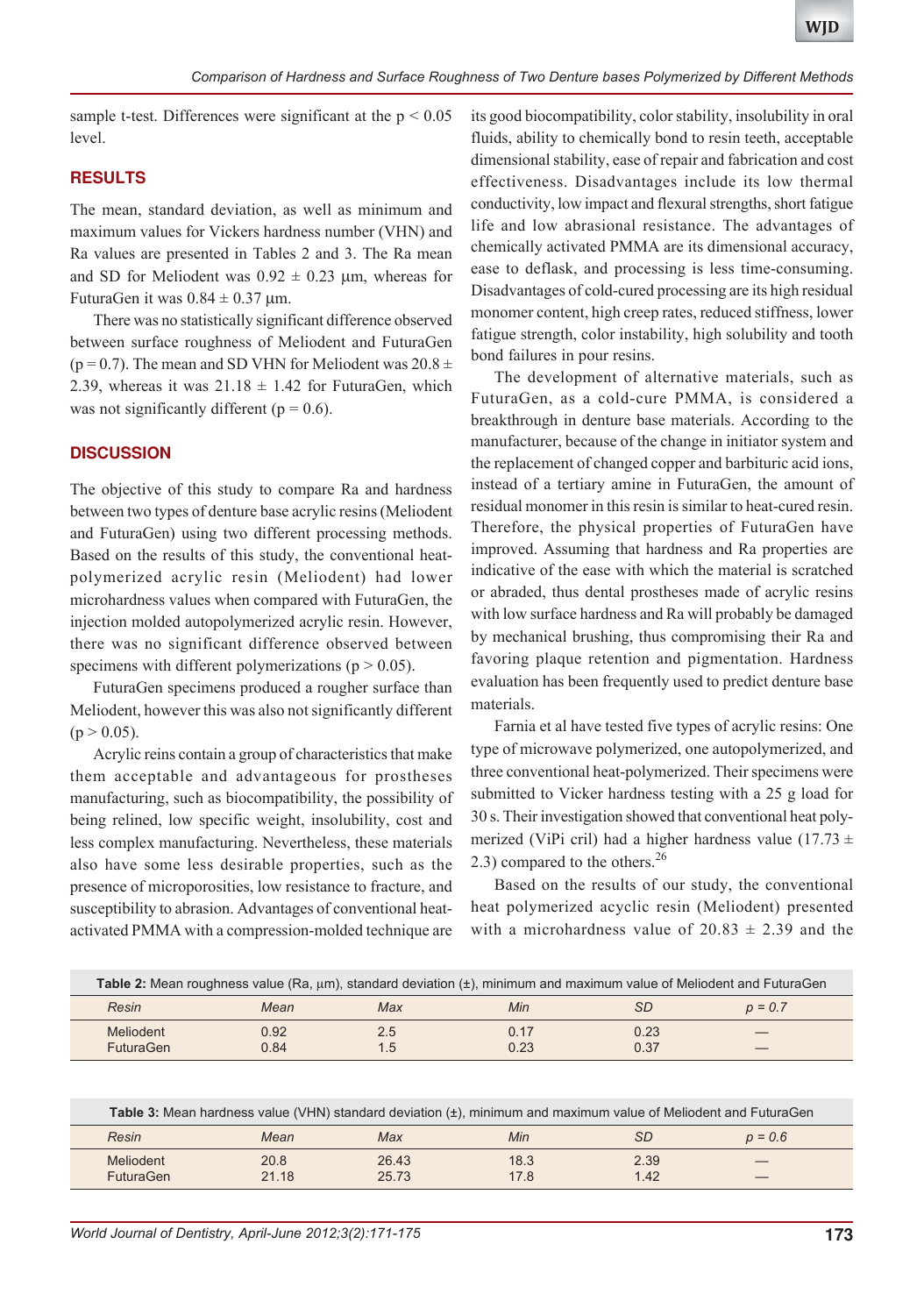injection-molding autopolymerization resin (FuturaGen) had a  $21.18 \pm 1.42$  microhardness value. Therefore, FuturaGen had a hardness value similar to Meliodent, the conventional heat polymerized resin. This possibly occurred because of a reduction in the residual monomer content of FuturaGen.

Ali et al evaluated three types of acrylic resin, Meliodent (heat-cured), Probase (auto-cured), and Eclips (light- and heat-cured). The hardness values were  $17 \pm 0.4$  for Meliodent,  $16 \pm 0.4$  for Probase and  $19.4 \pm 0.7$  for Eclips.<sup>27</sup> A comparison among the three polymers showed a significant difference in surface hardness ( $p > 0.05$ ). The surface hardness of light- and heat-cured (Eclips) was significantly higher than those obtained for heat-cured (Meliodent) and auto-cured (Probase) denture base systems. In our study, the hardness values observed for FuturaGen and Meliodent agreed with those reported for polymethylmethacrylate denture teeth (17.0) and heat polymerization denture base resins (18.6), which were similar to results obtained by Budai et al. $^{28}$  In the current study, the hardness of FuturaGen was 21.18, while for Meliodent it was 20.8 which was not statistically significant.

The autopolymerizing acrylic resins tend to have a rougher surface than other acrylic resins. One possible explanation could be that the autopolymerizing acrylic resin polymer may have a larger acrylic resin precursor than the others. Our study has shown no significant difference between hardness and Ra of Meliodent and FuturaGen. This result may be due to the improved physical properties of FuturaGen which has been reported as a perfect autopolymer without any complications.

Berger et al have selected four types of acrylic resins: Autopolymerized, heat processed, injection molded and microwaveable. They reported a significant difference in Ra between the types of acrylic resins.<sup>29</sup> The heat-processed acrylic resin used benzoyl peroxide and di-isobutylazonitrile as initiators whereas the auto polymerizing acrylic resin used benzoyl peroxide and free radicals as initiators. Perhaps the initiator in each acrylic resin system played a role in differences found in Ra.

The mean Ra value of all materials were lower than those reported by Zissis et al whose mean values ranged from 0.7 to 4.4  $\mu$ m. However, the results of our study revealed mean Ra values of  $0.84 \mu m$  for FuturaGen and  $0.92 \mu m$  for Meliodent, which agreed with the results by Zissis et al.<sup>30</sup> Results of this study showed mean Ra values near the threshold  $Ra(0.2 \mu m)$  for bacterial retention, below which no further reduction in bacterial accumulation would be expected.

The present study showed that although the Ra of FuturaGen was greater  $(0.84 \,\mu\text{m})$  than Meliodent  $(0.42 \,\mu\text{m})$ , it was not statistically significant.

Because of these results, it could be suggested that FuturaGen can be used instead of Meliodent when necessary as denture base materials. Some advantages of FuturaGen are less shrinkage, less processing time, easy and quick to polish, extremely smooth surface, outstanding denture adhesion characteristics, and significant plaque reduction due to a homogeneously smooth surface.

In the present study, no statistical differences in roughness and hardness of Meliodent and FuturaGen were observed. A small, but not statistically significant increase, in hardness and Ra of FuturaGen was detected.

Future clinical studies may be necessary to confirm the long-term behavior of Ra and hardness of these materials. Additionally, the other physical properties should be investigated.

# **ACKNOWLEDGMENT**

The authors wish to express their appreciation to the Research Council of the College of Dentistry, Shiraz University of Medical Sciences for their support in the clinical part of this study.

# **REFERENCES**

- 1. Kuhar M, Funduk N. Effects of polishing techniques on the surface roughness of acrylic denture base resins. J Prosthet Dent 2005 Jan;93(1):76-85.
- 2. Mese A. Effect of denture cleansers on the hardness of heat- or auto-cured acrylic- or silicone-based soft denture liners. Am J Dent 2007 Dec;20(6):411-15.
- 3. Oliveira LV, Mesquita MF, Henriques GE, Consani RL, Fragoso WS. Effect of polishing technique and brushing on surface roughness of acrylic resins. J Prosthodont 2008 June;17(4): 308-11.
- 4. Braun KO, Mello JA, Rached RN, Del Bel Cury AA. Surface texture and some properties of acrylic resins submitted to chemical polishing. J Oral Rehabil 2003 Jan;30(1):91-98.
- 5. Rahal JS, Mesquita MF, Henriques GE, Nóbilo MA. Surface roughness of acrylic resins submitted to mechanical and chemical polishing. J Oral Rehabil 2004 Nov;31(11):1075-79.
- 6. Lee SY, Lai YL, Hsu TS. Influence of polymerization conditions on monomer elution and microhardness of autopolymerized polymethyl methacrylate resin. Eur J Oral Sci 2002 Apr; 110(2):179-83.
- 7. Monsenego P. Presence of microorganisms on the fitting denture complete surface: Study 'in vivo'. J Oral Rehabil 2000 Aug; 27(8):708-13.
- 8. Azevedo A, Machado AL, Vergani CE, Giampaolo ET, Pavarina AC, Magnani R. Effect of disinfectants on the hardness and roughness of reline acrylic resins. J Prosthodont 2006 Jul-Aug;15(4):235-42.
- 9. Memon MS, Yunus N, Razak AA. Some mechanical properties of a highly cross-linked, microwave-polymerized, injectionmolded denture base polymer. Int J Prosthodont 2001 May-Jun;14(3):214-18.